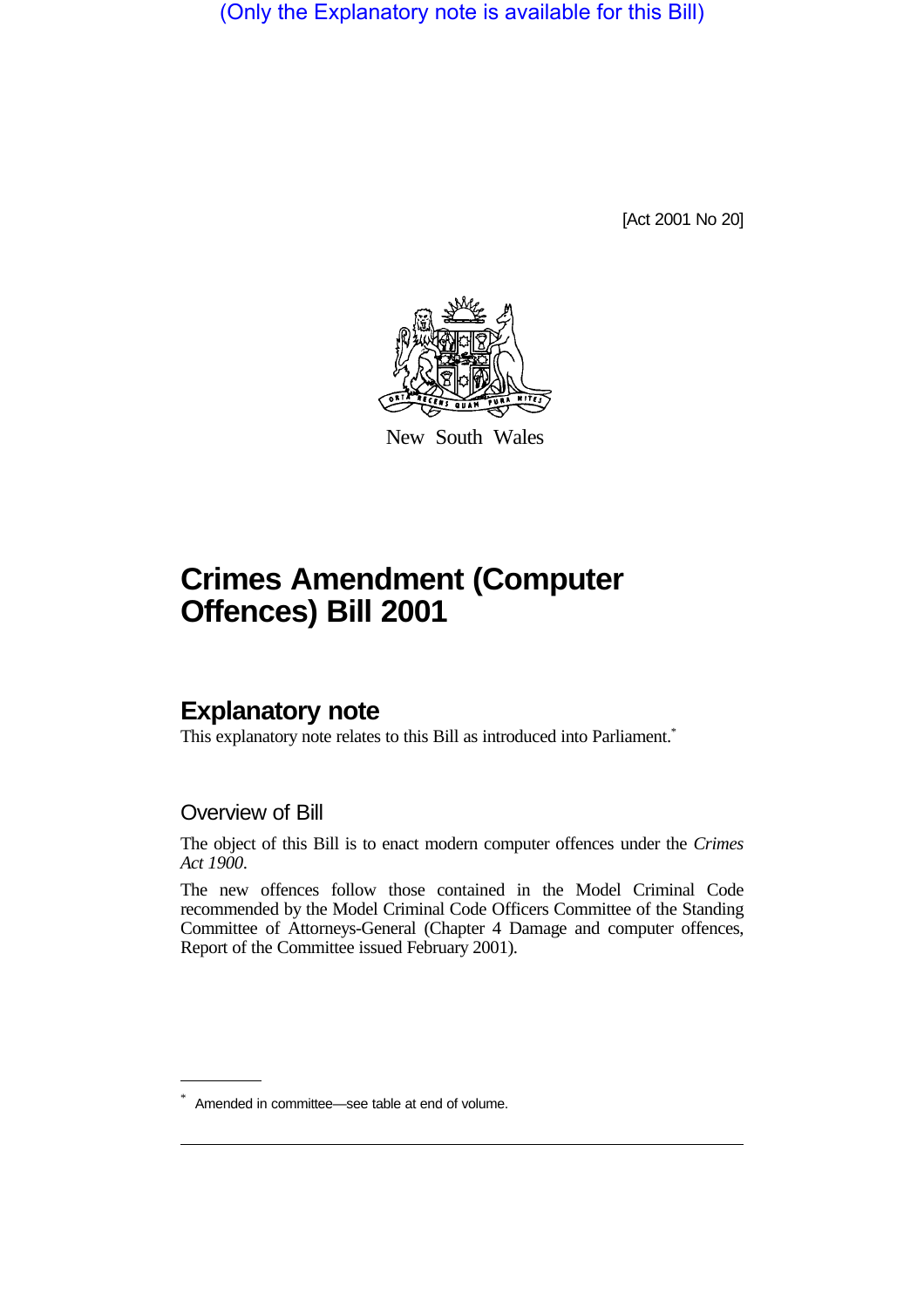Crimes Amendment (Computer Offences) Bill 2001 [Act 2001 No 20]

Explanatory note

## Outline of provisions

**Clause 1** sets out the name (also called the short title) of the proposed Act.

**Clause 2** provides for the commencement of the proposed Act on a day to be appointed by proclamation.

**Clause 3** is a formal provision giving effect to the amendments to the *Crimes Act 1900* set out in Schedule 1.

**Clause 4** is a formal provision giving effect to the amendment to the *Criminal Procedure Act 1986* set out in Schedule 2.

**Schedule 1** contains the amendments to the *Crimes Act 1900*.

Part 6 of the Act at present contains the following computer offences:

| <b>Section</b> | <b>Offence</b>                                                                                              | <b>Max penalty</b>                     |
|----------------|-------------------------------------------------------------------------------------------------------------|----------------------------------------|
| 310            | Damaging data in computer                                                                                   | 10 years and/or<br>1,000 penalty units |
| 309(1)         | Unlawful access to data in computer                                                                         | 6 months and/or $50$<br>penalty units  |
| 309(2)         | Unlawful access to data in computer—intent to<br>defraud/dishonestly obtain benefit or cause<br>loss/injury | 2 years and/or 500<br>penalty units    |
| 309(3)         | Unlawful access to data in computer—knowledge<br>data is confidential                                       | 2 years and/or $500$<br>penalty units  |
| 309 (4)        | Continue to examine data in computer—ought<br>reasonably to know data confidential                          | 2 years and/or 500<br>penalty units    |